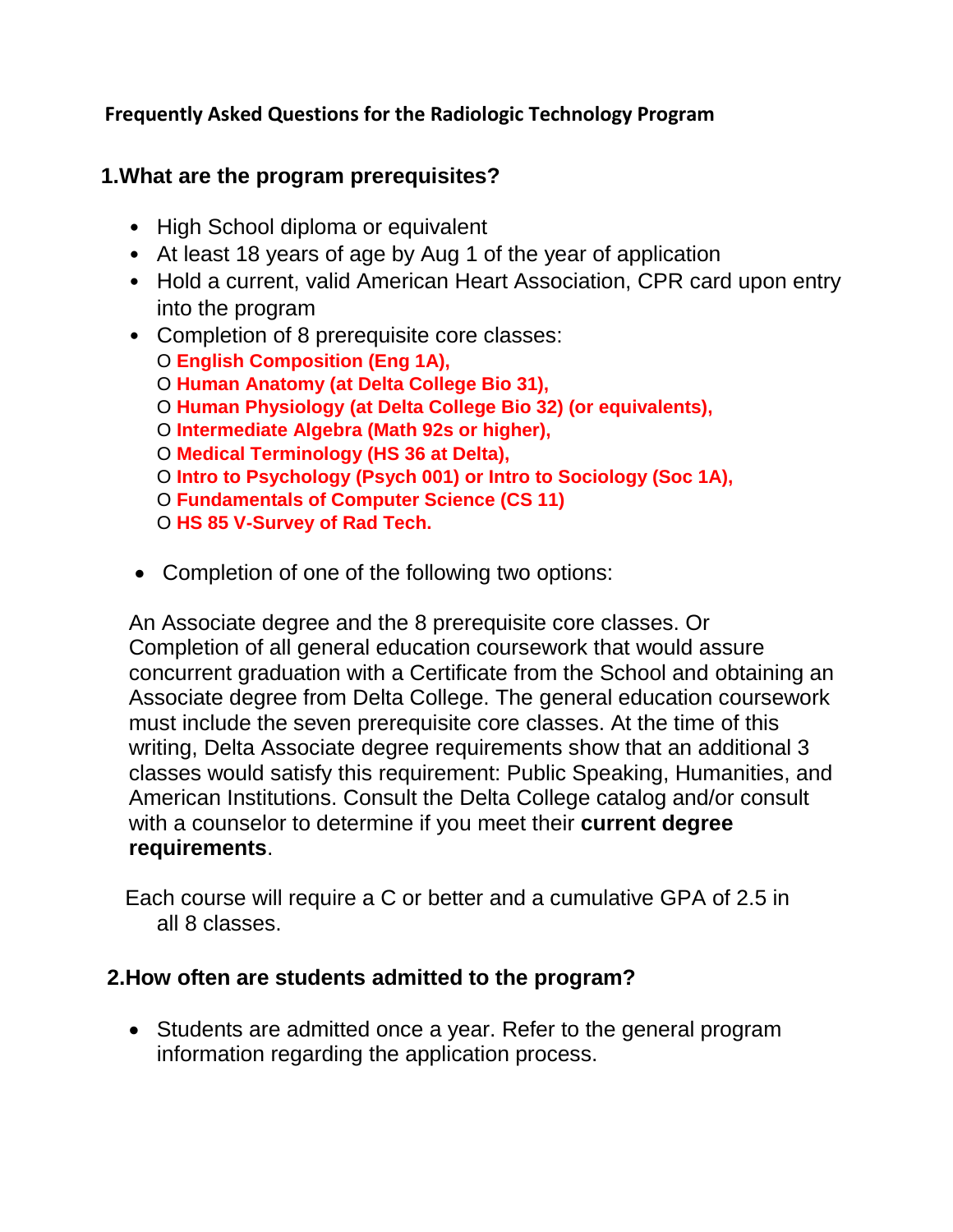### **3. When do classes begin?**

• Each new group begins on or about mid-August. Class and clinical instruction are generally from 8:00 am to 4:30 pm Monday through Friday. Currently there are no night or weekend classes.

### **4. How many students are selected each year?**

• A maximum of 12 to 14 students start in the program each year.

# **5. How many students apply for admission to the program?**

• We accept 40 students into HS 85. A lottery is held for all students that pass the course and are put on a waitlist for the following years for admittance.

## **6. How much does the program cost?**

• All program course fees are based on resident and non-resident status according to the "California Community College Enrollment Fee" as established by the Legislature. Through contract with Delta all fees are payable upon enrollment to S. J. Delta College and are subject to change. The current cost of tuition is \$46.00 per unit for California residents. Consult Delta's catalog for non-resident fees. The two-year program currently carries 83.5 semester units. Books may cost about \$900 for the two years. Additional costs will include uniforms, drug tests, background tests, liability insurance, and immunizations. Please review our most recent information letter for these cost estimates.

#### **TUITION AND EXPENSES and Refund Policy**

**Fees:** Course fees are based on "California Community College Enrollment Fees" as established by the Legislature. Fees are payable upon enrollment to S.J. Delta College and subject to change. Fall '17 resident tuition is \$46.00 per unit. Consult Delta's catalog for non-resident fees. The two-year program carries ~83.5 semester units.

• Mandatory cost (non-refundable)\*

| • Delta Tuition-(refundable through Delta depending on drop date) | \$3.841 |
|-------------------------------------------------------------------|---------|
| • Application Fee*                                                | \$100   |
| $\bullet$ Textbooks*-                                             | \$900   |
| $\bullet$ Uniforms*-                                              | \$300   |
| • Certifications/exams*-                                          | \$775   |
|                                                                   |         |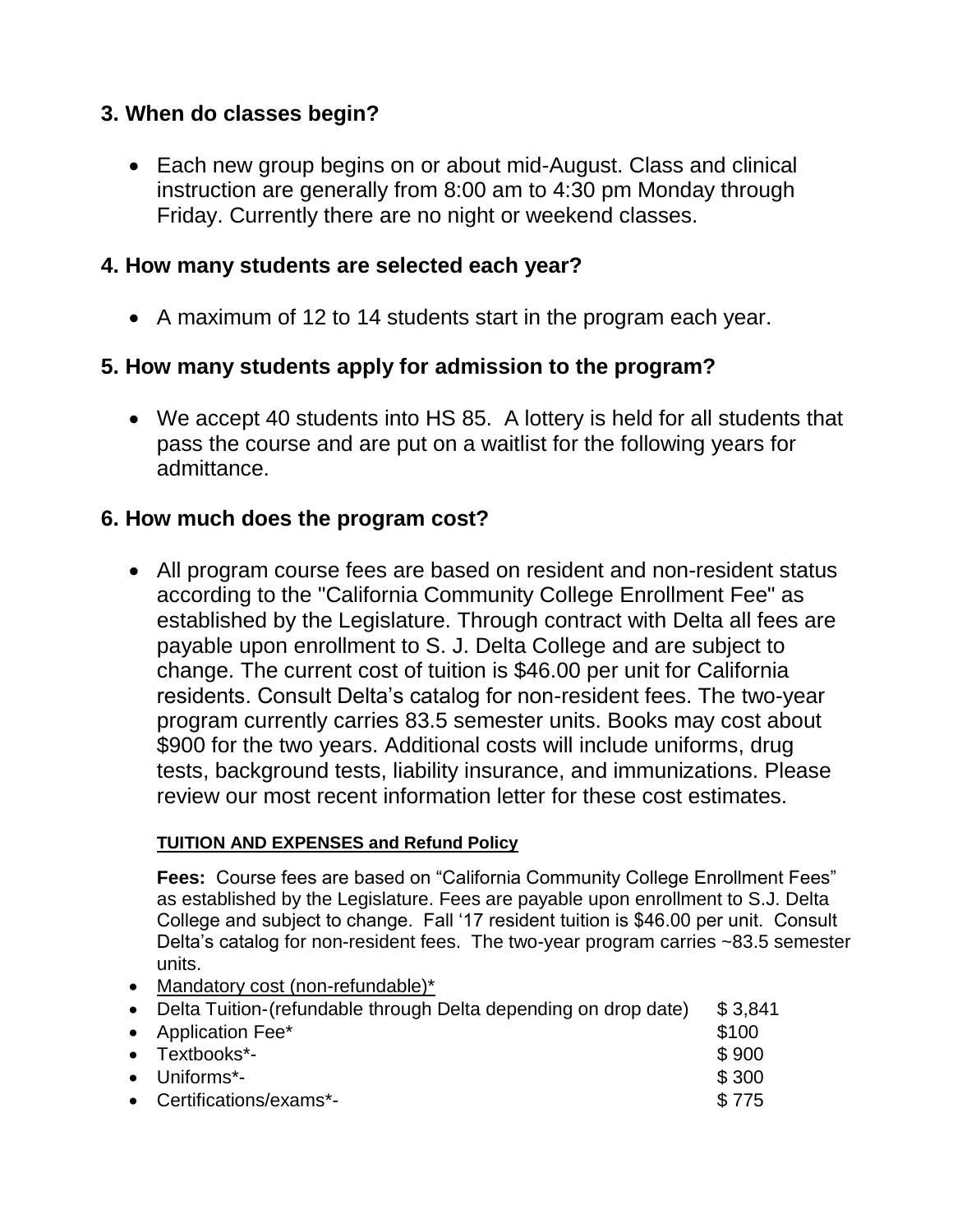- Miscellaneous cost\* (liability insurance, drug screen, background) \$250
- Facility fee due by the end of your 1<sup>st</sup> and  $2^{nd}$  year<sup>\*</sup>.  $\qquad$  \$1,000 x 2
- Graduation cost\* (pins, certificate, sashes) \$ 100

• **Total Approx**.-  $$8,166$ 

The student may be expected to undergo additional background checks throughout the two-year program to satisfy the requirements of the different clinical rotations. They will be responsible for bearing the costs of these as well. Fees are subject to change please check prior to the program start date.

# **7. What is the current job market for graduates?**

• There is currently a great demand for Radiologic Technologists both locally and nationally.

# **8. What is the starting pay for a new graduate?**

• Starting pay in this area is approximately \$35-\$45 per hour. The amount will vary according to the type of employer, shift, and employer benefits.

## **9. Are program requirements the same each year?**

• Published program information, including entry requirements, are valid for the indicated year only. Any changes will be noted on this website and in printed program materials at least one-year in advance.

## **Admission Criteria: New for 2019 The class HS80/85 V-Survey of Rad Tech:**

In addition to the other 7 prerequisite classes, HS80-85 is now required. Enrollment in this class is limited to 40 students per class and is offered periodically as necessary to maintain a wait list. The class will be offered during the Spring Semester (Jan – March) at night only. The class will be conducted at San Joaquin General Hospital, one night per week, for six weeks. Successful passing of this class is mandatory.

After passing this class, the student will be placed in a lottery for acceptance into the Radiologic Technology program for that year. The program will take 12-14 students for that year and the remainder will be randomly drawn in sequence and placed on a wait list for subsequent years. Therefore, the potential for a 3-year wait list exists. The student has the option to remove him/herself from the wait list at any time prior to enrollment in the program.